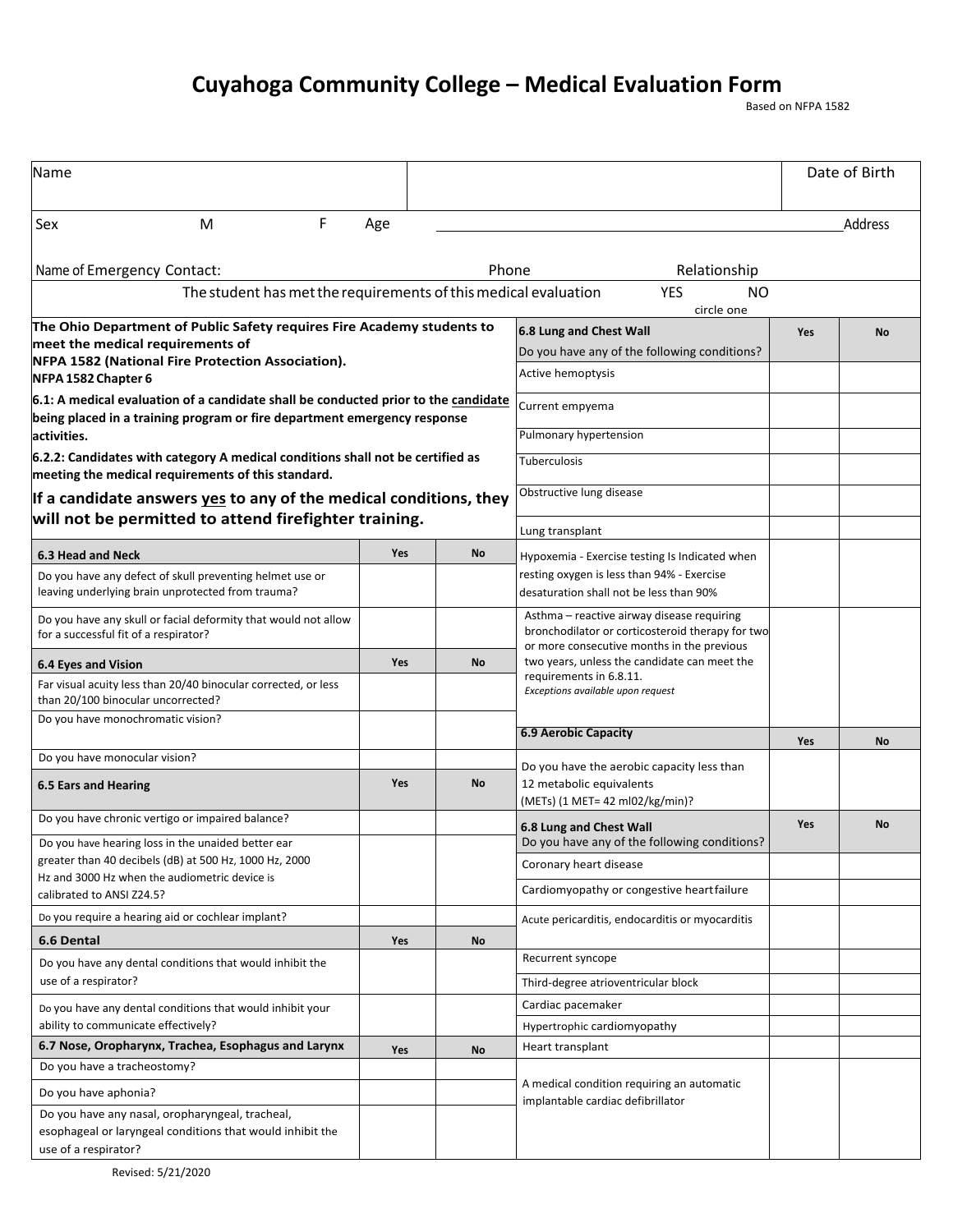| 6.10.2 Vascular System<br>Do you have any of the following conditions?                                                                  | <b>Yes</b> | No | <b>6.16 Extremities</b><br>Do you have any of the following conditions?                                                                      | <b>Yes</b> | No        |
|-----------------------------------------------------------------------------------------------------------------------------------------|------------|----|----------------------------------------------------------------------------------------------------------------------------------------------|------------|-----------|
| Hypertension                                                                                                                            |            |    | Joint replacement                                                                                                                            |            |           |
| Thoracic or abdominal aortic aneurysm                                                                                                   |            |    |                                                                                                                                              |            |           |
| Carotid artery stenosis or obstruction resulting in greater than<br>or equal to 50 % reduction in blood flow                            |            |    | Amputation or congenital absence of upper<br>extremity                                                                                       |            |           |
| Peripheral vascular disease                                                                                                             |            |    | Amputation of either thumb proximal to the<br>mid-proximal phalanx                                                                           |            |           |
| 6.11 Abdominal Organs and Gastrointestinal System                                                                                       | <b>Yes</b> | No |                                                                                                                                              |            |           |
| Presence of uncorrected inguinal/femoral hernia                                                                                         |            |    | Amputation or congenital absence of lower<br>extremity. See addendum for exceptions                                                          |            |           |
| 6.12 Metabolic System                                                                                                                   | Yes        | No |                                                                                                                                              |            |           |
| Metabolic syndrome with aerobic capacity less than 12 METs                                                                              |            |    | Chronic non-healing or recent bone grafts                                                                                                    |            |           |
| 6.13 Reproductive System                                                                                                                | Yes        | No | History of more than one dislocation of                                                                                                      |            |           |
| Are you pregnant?                                                                                                                       |            |    | shoulder without surgical repair or with history<br>of recurrent shoulder disorders within the last                                          |            |           |
| See annex for further information                                                                                                       |            |    | five years with pain or loss of motion, and with                                                                                             |            |           |
| 6.14 Urinary System                                                                                                                     | Yes        | No | or without radiographic deviations<br>from normal                                                                                            |            |           |
| Do you have renal failure or insufficiency requiring continuous<br>ambulatory peritoneal dialysis (CAPD) or hemodialysis?               |            |    | 6.10.2 Vascular System<br>Do you have any of the following conditions?                                                                       | Yes        | <b>No</b> |
| 6.15 Spine and Axial Skeleton                                                                                                           | Yes        | No | Ataxias of heredo-degenerative type                                                                                                          |            |           |
| Do you have any of the following conditions?<br>Scoliosis of thoracic or lumbar spine with angle greater than or<br>equal to 40 degrees |            |    | Cerebral arteriosclerosis as evidenced by a<br>history of transient ischemic attack, reversible<br>ischemic neurological deficit or ischemic |            |           |
| History of spinal surgery with rods still in place                                                                                      |            |    | stroke<br>Hemi paralysis or paralysis of a limb                                                                                              |            |           |
| Any spinal or skeletal condition producing sensory or motor<br>deficit or pain due to radiculopathy or nerve root compression           |            |    | Multiple sclerosis with activity or evidence or<br>progression within previous three years                                                   |            |           |
| Any spinal or skeletal condition causing pain that frequently or<br>recurrently requires narcotic analgesic medication                  |            |    | Myasthenia gravis with activity or evidence or<br>progression within previous three years                                                    |            |           |
| Cervical vertebral fractures with multiple vertebral body                                                                               |            |    | Progressive muscular dystrophy or atrophy                                                                                                    |            |           |
| compression greater than 25%                                                                                                            |            |    | Uncorrected cerebral aneurysm                                                                                                                |            |           |
| Thoracic vertebral fractures with vertebral body compression<br>greater than 50%                                                        |            |    | Any single unprovoked seizures and epileptic<br>conditions, Including simple partial, complex                                                |            |           |
| Lumbosacral vertebral fractures with vertebral body                                                                                     |            |    | partial, generalized and psychomotor seizure                                                                                                 |            |           |
| compression greater than 50%                                                                                                            |            |    | disorders.                                                                                                                                   |            |           |
|                                                                                                                                         |            |    | Dementia (Alzheimer's and other<br>neurodegenerative diseases) with symptomatic<br>loss of function or cognitive impairment                  |            |           |
|                                                                                                                                         |            |    | Parkinson's disease and other movement<br>disorders resulting In uncontrolled<br>movements, bradykinesia or cognitive<br>impairment          |            |           |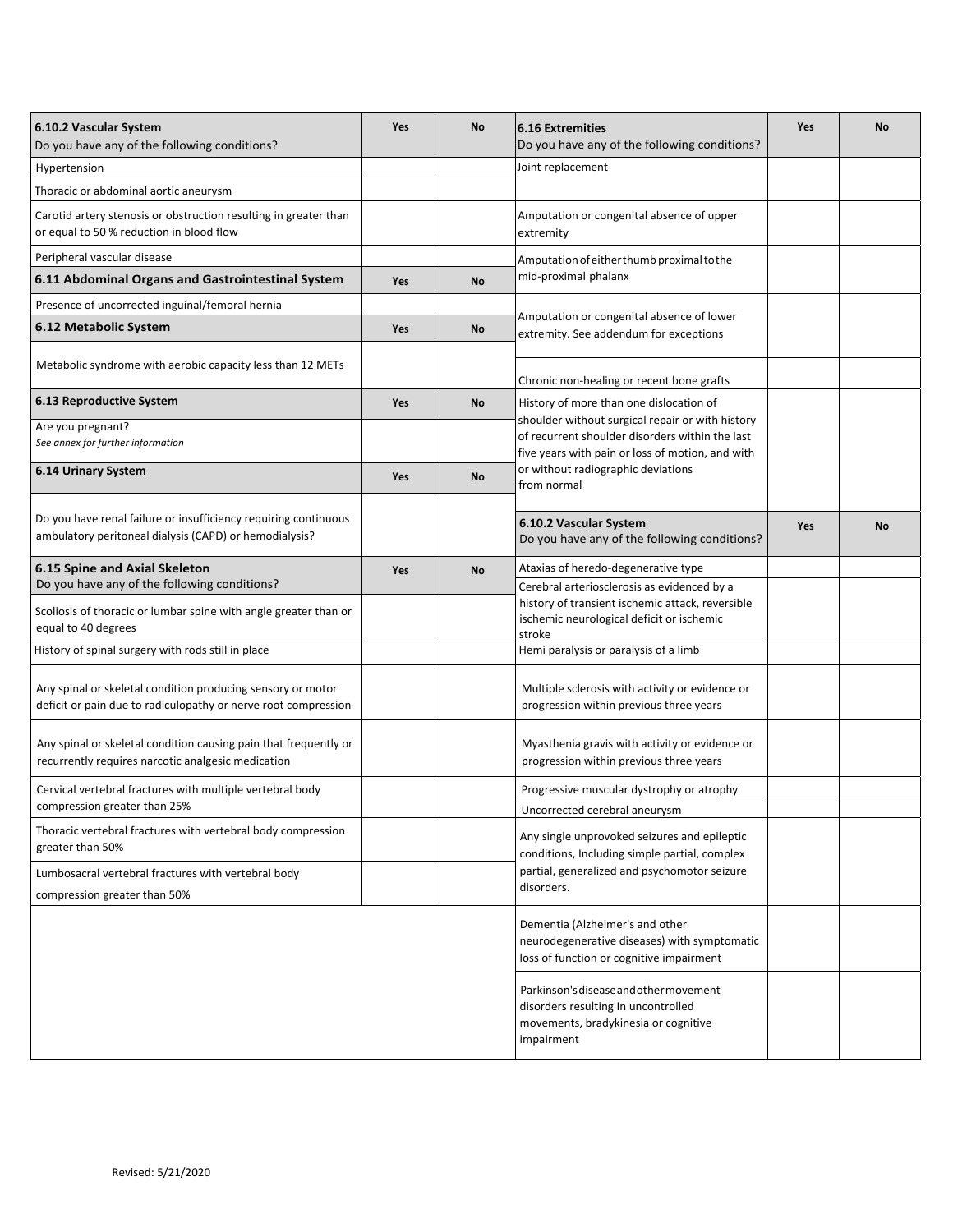| 6.18 Skin<br>Do you have any of the following conditions?                                                                                                                             | Yes | <b>No</b> | <b>Student Name:</b>                                                                                                                                                                    |  |  |
|---------------------------------------------------------------------------------------------------------------------------------------------------------------------------------------|-----|-----------|-----------------------------------------------------------------------------------------------------------------------------------------------------------------------------------------|--|--|
| Metastatic or locally extensive basal or squamous cell                                                                                                                                |     |           |                                                                                                                                                                                         |  |  |
| carcinoma or melanoma<br>Any dermatologic condition that would not allow for a<br>successful fit test for a respirator                                                                |     |           | <b>Office Name:</b>                                                                                                                                                                     |  |  |
| 6.19 Blood and Blood-Forming Organs<br>Do you have any of the following conditions?                                                                                                   | Yes | No        | <b>Office Phone:</b>                                                                                                                                                                    |  |  |
| Hemorrhagic states requiting replacement therapy                                                                                                                                      |     |           |                                                                                                                                                                                         |  |  |
| Sickle cell disease (homozygous)<br>Clotting disorders                                                                                                                                |     |           | <b>Office Contact:</b>                                                                                                                                                                  |  |  |
| <b>6.20 Endocrine and Metabolic Disorders</b><br>Do you have any of the following conditions?                                                                                         | Yes | <b>No</b> |                                                                                                                                                                                         |  |  |
| Type 1 diabetes mellitus.<br>Exceptions available upon request                                                                                                                        |     |           |                                                                                                                                                                                         |  |  |
| Insulin-requiring Type 2 diabetes mellitus.<br>Exceptions available upon request                                                                                                      |     |           | This is to certify that the above named student had a                                                                                                                                   |  |  |
| <b>6.22 Tumors and Malignant Diseases</b><br>Do you have any of the following conditions?                                                                                             | Yes | No        | $\_$ (date) and is in<br>apparent good health, has no condition that would<br>endanger the health and well-being of students or<br>College staff, has met the requirements of this form |  |  |
| Malignant disease that is newly diagnosed, untreated or<br>currently being treated, or under active surveillance due to<br>increased risk of reoccurrence                             |     |           |                                                                                                                                                                                         |  |  |
| 6.24 Chemicals, Drugs and Medications                                                                                                                                                 | Yes | No        | and is physically/mentally able to participate in the<br>Fire Academy at Cuyahoga Community College.                                                                                    |  |  |
| Do you require chronic or frequent treatment with any of the<br>following medications or classes of medications?                                                                      |     |           | <b>Health Care Provider Printed Name:</b>                                                                                                                                               |  |  |
| Narcotics, including methadone<br>Sedative-hypnotics                                                                                                                                  |     |           |                                                                                                                                                                                         |  |  |
| Full-dose or low-dose anticoagulation medications or any<br>drugs that prolong prothrombin time (PT), partial<br>thromboplastin time (PTT) or international normalized ratio<br>(INR) |     |           | <b>Health Care Provider Signature:</b>                                                                                                                                                  |  |  |
| Respiratory medications, including inhaled<br>bronchodilators, inhaled corticosteroids, systemic<br>corticosteroids, theophylline and leukotriene receptor<br>antagonists             |     |           | <b>Office Stamp Area</b>                                                                                                                                                                |  |  |
| High-dose corticosteroids for chronic disease                                                                                                                                         |     |           |                                                                                                                                                                                         |  |  |
| Anabolic steroids                                                                                                                                                                     |     |           |                                                                                                                                                                                         |  |  |
| Evidence of illegal drug use detected through testing,<br>conducted In accordance with Substance Abuse and Mental<br><b>Health Services Administration (SAMHSA)</b>                   |     |           |                                                                                                                                                                                         |  |  |
| Evidence of clinical intoxication or a measured blood level<br>that exceeds the legal definition of intoxication                                                                      |     |           |                                                                                                                                                                                         |  |  |